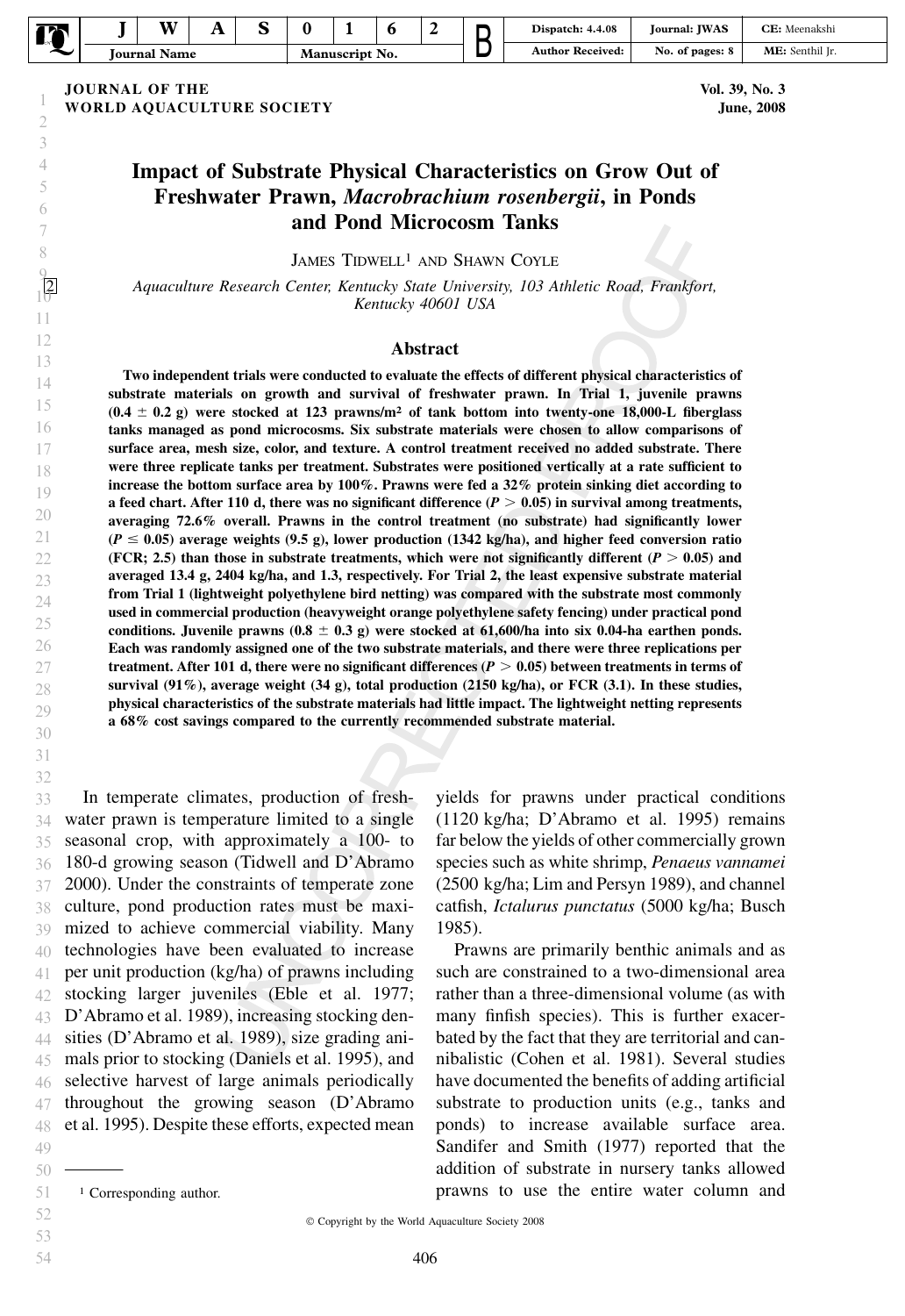reduced mortality. Cohen et al. (1983) reported that added substrate in ponds increased prawn production by 14% and average size by 13%. Tidwell et al. (2000) found that prawns provided with an 80% increase in pond bottom surface area by inclusion of orange plastic mesh (''safety fence'') were 33% larger, with a 24% increase in total yield, compared to those without substrate.

However, the mechanisms of action for substrate have not been clearly defined or identified. 3 Potential functions include physical separation of animals, increased production of natural foods, and even improved water quality through the actions of attached periphyton (Tidwell and Bratvold 2005). Depending on which of these functions is most important, the physical characteristics of the materials used could have a major impact on substrate effectiveness. Potential variables include mesh size, surface area, texture, and color (Huchette et al. 2000; Keshavanath et al. 2001; Mariappan and Balasundaram 2004; Yasharian et al. 2005). To evaluate these variables, Trial 1 was designed to compare substrate materials with different physical attributes in outdoor tanks and Trial 2 was designed to evaluate the most promising substrate material identified in the first experiment, under actual pond culture conditions.

# Materials and Methods

# Trial 1

The experiment was conducted in 21 outdoor, 18,000-L round fiberglass tanks (Dolphin Fiberglass Products, Inc., Homestead, FL, USA) at Kentucky State University's Aquaculture Research Center (ARC), Frankfort, Kentucky. The tanks were designed and managed as ''pond microcosms.'' Tank bottoms provided 16 m2 of available surface area. In substrate treatments, 16 m2 of substrate materials were added. The substrate was divided into four ''curtains'' suspended vertically in the water column. Amounts were based on total length  $\times$  width of the substrate materials, with no adjustment for mesh openings. After all substrates were in place, the tanks were filled with filtered reservoir water and aerated for 1 wk prior to prawn stocking.

Each tank contained one 3.75-  $\times$  3.75-  $\times$ 30-cm medium-pore diffuser (Aquatic Ecosystems, Inc., Apopka, FL, USA) provided with air from a regenerative blower (Aquatic Ecosystem, Inc.). Tanks were supplied with filtered (1000  $\mu$ m) reservoir water at a rate of 3.2 L/ min for the first 16 d. This flow rate proved insufficient for maintenance of good water quality, and the flow rate was increased to 7.6 L/ min for the remainder of the study. Flow rate was measured and adjusted accordingly every 2 wk. Tanks were equipped with an external standpipe and an internal  $1000 \mu m$  discharge screen.

Six substrate materials were evaluated (Fig. 1). Treatment 1 was a lightweight polyethylene bird netting  $(2.5 \times 3.8 \text{ cm})$ ; InterNet, Inc., Minneapolis, MN, USA). Treatment 2 was a heavyweight polyethylene mesh  $(2.5 \times 3.4 \text{ cm})$ ; InterNet,



FIGURE 1. Six substrate materials used in Trial 1 to evaluate the impacts of substrate color, texture, surface area, and mesh size on prawn survival and growth.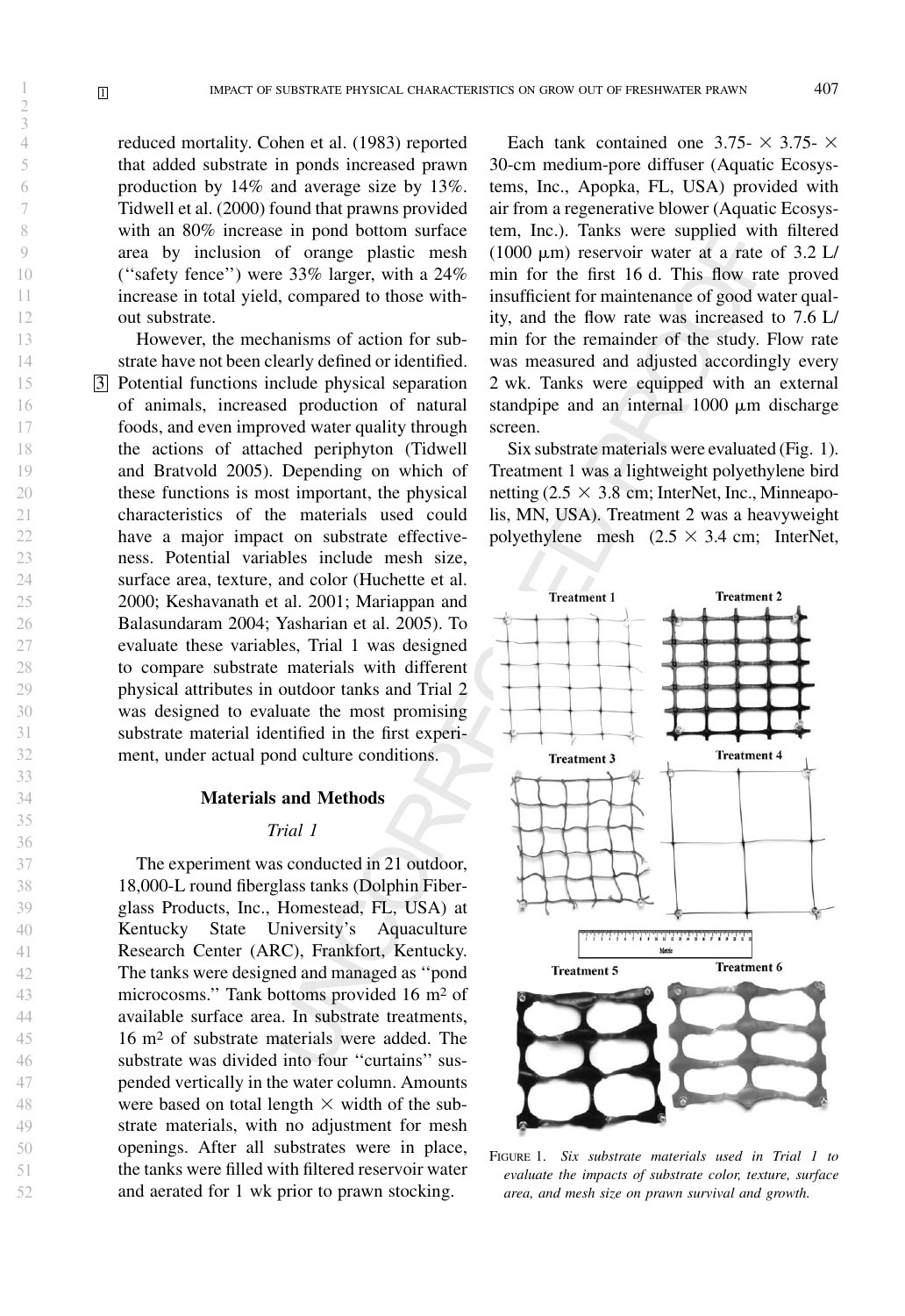Inc.). Treatment 3 was a dyed nylon seine material  $(3 \times 3$  cm; Delta Net and Twine, Inc., Greenville, MS, USA). Treatment 4 was a lightweight polyethylene bird netting ( $10.2 \times 10.2$  cm; Inter-Net, Inc.). Treatment 5 was a green heavyweight polyethylene barrier fence  $(2.5 \times 3.4 \text{ cm})$ ; US Fence, Inc., Erie, PA, USA). Treatment 6 was the same heavyweight polyethylene barrier fence as in Treatment 5 but in orange; this treatment is the most commonly used substrate in the region and served as the commercial control  $(2.5 \times 3.4 \text{ cm}; \text{ US Fence}, \text{ Inc.}).$  Treatment 7 received no added substrate.

Substrate materials were chosen to allow comparison of specific attributes or variables such as the effect of mesh size (Treatment 1 vs. Treatment 4), surface area of the mesh (Treatment 1 vs. Treatment 2), material texture (Treatment 1 vs. Treatment 3), and color (Treatment 5 vs. Treatment 6). The costs in US dollars for each of the substrate types were as follows: Treatment 1, \$0.18/m2; Treatment 2, \$2.33/m2; Treatment 3, \$8.22/m2; Treatment 4, \$0.23/m2; Treatment 5, \$1.11/m2; Treatment 6, \$0.56/m2; and Treatment 7, \$0.00/m2. 17 18 19 20 21 22 23 24 25 26 27 28

Postlarval prawns were shipped by air from a commercial hatchery (Aquaculture of Texas, Weatherford, TX, USA) and nursed in a greenhouse at ARC for 60 d prior to stocking. The mean stocking weight was determined from a sample of 100 prawns that were blotted free of surface water and individually weighed. Individual mean stocking weight ( $\overline{X} \pm SD$ ) was  $0.4 \pm 0.2$  g. Prawns were hand-counted and stocked into 21 tanks at 123 prawns/m2 of tank bottom, the equivalent of approximately 123,000/ha. There were three replicate tanks per treatment. 29 30 31 32 33 34 35 36 37 38 39 40 41

Feeds and Feeding. Prawns were fed a commercial sinking-extruded prawn grow-out diet containing 32% protein and 10% lipid (Aquafare, US Energy Partners LLC, Russellville, KA, USA). Feed rates were based on a standardized feeding chart (D'Abramo et al. 1995). The daily ration was divided between AM and PM feedings. 42 43 44 45 46 47 48 49

Sampling. Every 3 wk, tanks were sampled with dip nets to obtain a sample of  $>30$  individ-

50 51 52 uals per tank. Sampled prawns were bulk weighed and counted to determine average weight and then returned to the culture tank.

Water Quality. Dissolved oxygen and temperature were monitored twice daily (0800 and 1600 h) using a Model 85 oxygen meter (YSI Industries, Yellow Springs, OH, USA). The pH of the water was also monitored twice daily (0800 and 1600 h) using a model 340i pH meter (Wissenschaftlich Technische Werkstätten, Weilheim, Germany). Total ammonia–nitrogen (TAN) and nitrite–nitrogen were monitored thrice a week using a Hach Odyssey digital spectrophotometer (Hach Company, Loveland, CO, USA). Alkalinity and hardness were monitored once a week using a Hach digital titrator (Hach Company).

Harvest. Prawns were harvested after 110 d (Tidwell and D'Abramo 2000). Tanks were drained and prawns harvested by hand with dip nets. All harvested prawns were bulk weighed and counted to determine percent survival and average weight. Prawns from individual tanks were placed into separate aerated 900-L fiberglass tanks supplied with a continuous flow of water. All prawns were individually weighed and classified into either one of three female morphotypes: berried (egg carrying; BE), open (previously egg carrying; OP), and virgin female, or one of three male morphotypes: blue claw (BC), orange claw, and small male  $(<20 \text{ g})$  as described by Cohen et al. (1981) and modified by D'Abramo et al. (1989). For data presented here, BE and OP females were combined into a composite group of mature females termed reproductive females (RFs).

Statistical Analysis. Effects of substrate treatments on water quality, prawn growth, total productivity, and survival were evaluated by ANOVA (Zar 1999) using Statistix version 7.0 (Analytical Software, Tallahassee, FL, USA). If significant differences were indicated by ANOVA ( $P < 0.05$ ), means were separated using the least significant difference test (Zar 1999). Student's t-test was used to make individual comparisons in terms of mesh size, material texture, surface area, and color.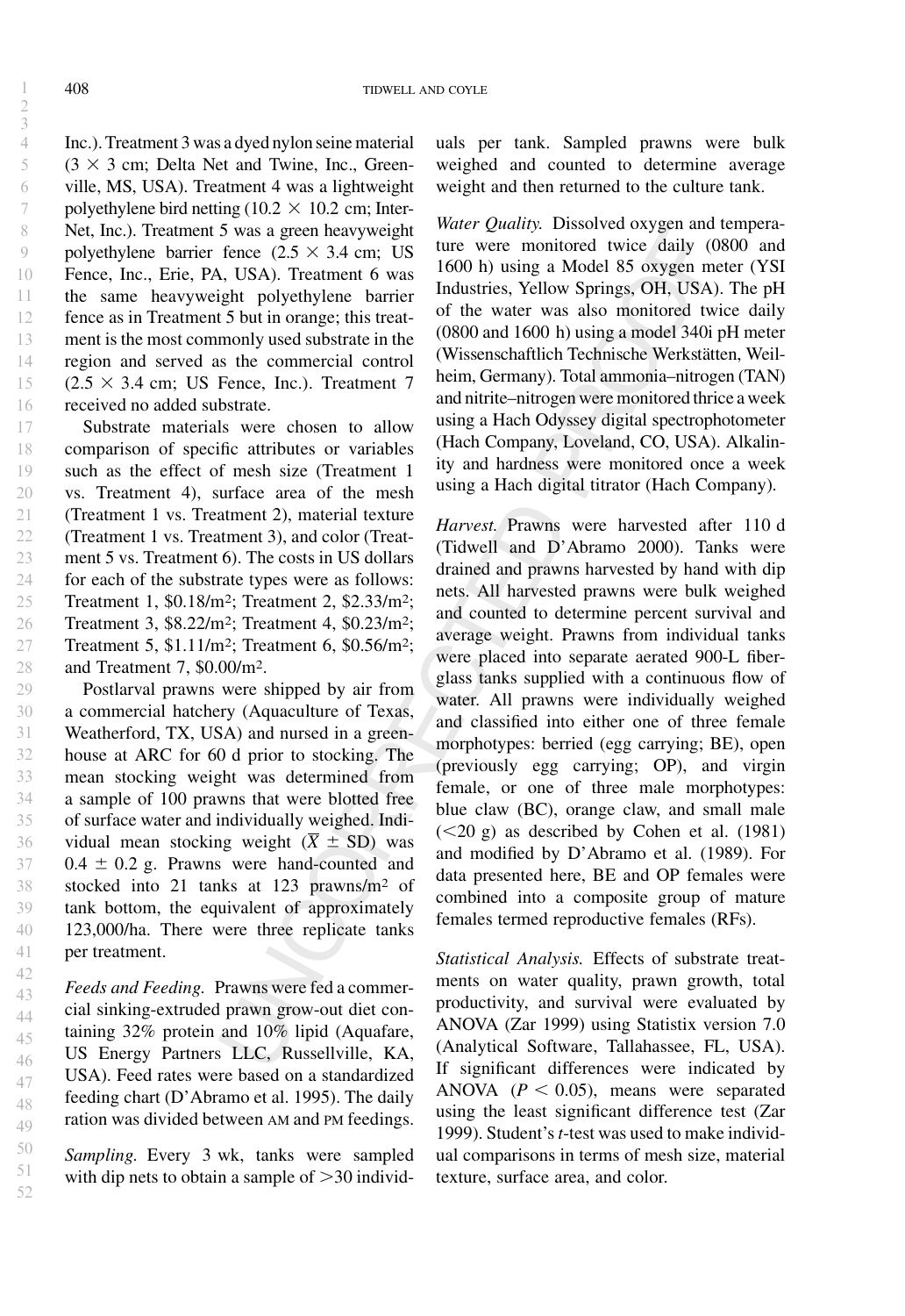## Trial 2

The following year, six ponds located at the ARC, Kentucky State University, Frankfort, Kentucky, were prepared as described previously in Tidwell et al. 2000. A 0.5-hp vertical pump surface aerator (Airolator, Kansas City, MO, USA), modified with a ''deep-draw'' tube, operated nightly at the surface of the deepest area of each pond to aerate and prevent thermal stratification.

Postlarval prawns were shipped by air from a commercial hatchery (Aquaculture of Texas, Weatherford, TX, USA) and then nursed in a greenhouse at ARC for 60 d prior to stocking. The mean stocking weight was determined from a sample of 100 prawns that were blotted free of surface water and individually weighed. Individual mean stocking weight  $(X \pm SD)$  was  $0.8 \pm 0.3$  g. Prawns were hand-counted and stocked into six 0.04-ha ponds at 61,600/ha. There were three replicate ponds per treatment. Feeding and water quality monitoring were the same as previously described for Trial 1. Sampling was conducted every 3 wk (Tidwell et al. 2000).

Two types of substrate from Trial 1 were compared under practical pond conditions. For Treatment 1, the substrate consisted of 120 cm-wide panels of orange polyethylene ''safety fence" with a mesh opening (length  $\times$  width) of  $7.0 \times 3.4$  cm (same as the commercial control, Substrate 6 in Trial 1). In Treatment 2, substrate was a 2.5-  $\times$  3.8-cm lightweight polyethylene bird netting (Substrate 1 in Trial 1) and was chosen based on its low cost and lack of production differences in Trial 1. Substrates

were hung in vertical orientation and stretched the length of the pond between metal fence posts. The substrate was positioned approximately 30 cm above the pond bottom, with a 30-cm separation between layers. Surface area of the substrate was calculated based on dimensions of one side of the mesh (length  $\times$  width) and was added at a rate to increase the pond bottom surface area 100%.

Harvest. Prawns were cultured for 101 d. One day prior to harvest, the water levels in each pond were lowered to approximately 0.5 m at the drain end. On the following day, substrates were removed and each pond was seined thrice with a 1.3-cm square mesh seine and then drained. Remaining prawns were manually harvested from the pond bottom, and all prawns were purged of mud by holding in tanks with flowing water. Total bulk weight and number of prawns from each pond were recorded. A random sample of \$500 prawns from each pond were then individually weighed and classified into one of the six previously described sexual morphotypes.

Statistical Analyses. Effects of substrate type on water quality and prawn growth in ponds were compared by Student's *t*-test using Statistix version 4.1 (Analytical Software). Means were considered different at  $P < 0.05$ . Growth performance and feed conversion were measured in terms of final individual weight (g), percent survival, total yield (kg/ha), and feed conversion ratio (FCR). Percentage and ratio data were converted to arc sin values prior to analysis. These data are presented in the

TABLE 1. Trial 1: Means ( $\pm SE$ ) of final individual weight (g), SGR, total production (kg/ha), percent survival, and FCR of 8 freshwater prawn reared in outdoor tanks containing different types of artificial substrate.1

| Treatment | Final weight $(g)$     | SGR $(\% / d)$        | Production (kg/ha)              | Survival $(\% )$        | <b>FCR</b>            |
|-----------|------------------------|-----------------------|---------------------------------|-------------------------|-----------------------|
|           | $13.3 \pm 1.2^{\circ}$ | $3.4 \pm 0.0^{\circ}$ | $2252.4 \pm 174.7$ <sup>a</sup> | $70.9 \pm 5.4^{\circ}$  | $1.3 \pm 0.1^{\circ}$ |
| 2         | $13.0 \pm 0.0^{\circ}$ | $3.4 \pm 0.0^{\circ}$ | $2418.7 \pm 75.9^{\circ}$       | $77.5 \pm 4.0^{\circ}$  | $1.2 \pm 0.0^{\rm b}$ |
| 3         | $13.2 \pm 1.8^{\rm a}$ | $3.4 \pm 0.1^{\circ}$ | $2535.1 \pm 277.8^{\text{a}}$   | $80.5 \pm 3.6^{\circ}$  | $1.2 \pm 0.1^{\rm b}$ |
| 4         | $12.9 \pm 1.8^{\circ}$ | $3.3 \pm 0.1^{\circ}$ | $2252.0 \pm 31.4^{\circ}$       | $72.5 \pm 3.8^{\circ}$  | $1.3 \pm 0.2^{\rm b}$ |
| 5         | $14.5 \pm 0.4^{\circ}$ | $3.5 \pm 0.0^{\circ}$ | $2476.9 \pm 133.3^{\circ}$      | $71.3 \pm 11.6^{\circ}$ | $1.2 \pm 0.2^{\rm b}$ |
| 6         | $13.5 \pm 0.5^{\circ}$ | $3.4 \pm 0.0^{\circ}$ | $2489.4 \pm 133.3^{\circ}$      | $76.9 \pm 7.1a$         | $1.2 \pm 0.1$         |
|           | $9.5 \pm 0.3^{\rm b}$  | $3.1 \pm 0.0^{\rm b}$ | $1342.2 \pm 489.7$ <sup>b</sup> | $58.5 \pm 21.1^{\circ}$ | $2.5 \pm 1.0^{\circ}$ |

 $FCR = feed conversion ratio; SGR = specific growth rate.$ 

<sup>1</sup> Values within columns followed by different letters are significantly different ( $P < 0.05$ ).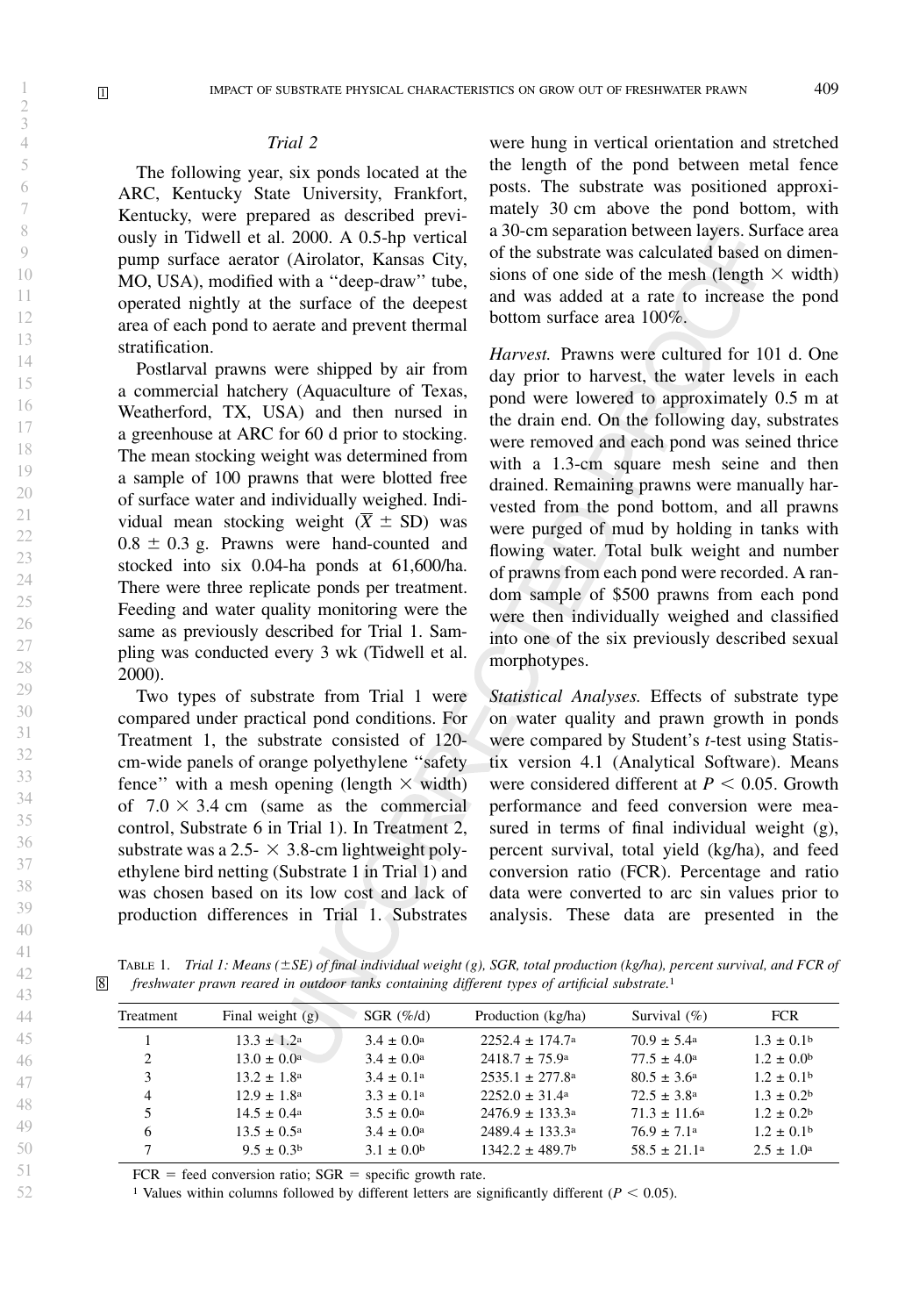45 46 47

52

untransformed form to facilitate comparison and interpretation.

### **Results**

#### Trial 1

There were no significant differences ( $P$  > 0.05) between treatments for monthly or overall means of measured water quality variables. Overall means for dissolved oxygen, temperature, pH, alkalinity, hardness, unionized ammonia, and nitrite–nitrogen for the study period were 8.1 mg/L, 25.9 C, 8.6, 149.8 mg/L, 115.6 mg/ L, 0.08 mg/L, and 0.01 mg/L, respectively. These values represent suitable conditions for prawn culture.

Survival did not differ significantly between treatments and averaged 73% overall (Table 2). Prawns in Treatment 7 (no substrate) had significantly lower ( $P < 0.05$ ) average weights (9.5 g), lower production (1342 kg/ha), and higher FCR  $(2.5)$  than all substrate treatments. There was no significant difference ( $P > 0.05$ ) between substrate treatments (Treatments 1–6) for any production variable, and overall means were average weight 13.4 g, total production 2404 kg/ha, and FCR 1.2. 20 21 22 23 24 25 26 27 28 29 30

Population structure of prawns was only slightly affected by substrate treatments. There were no significant differences ( $P > 0.05$ ) in the percent distribution of the different morphotypes for either sex between substrate treatments and nonsubstrate controls. Few sexually mature animals (BCs and RFs) were produced in this study compared to previous experiments in ponds (Tidwell et al. 1996, 1999, 2000). The lack of sexually mature animals in this study was largely because of low average weights, resulting from high stocking rates, and may also indicate the nutritional importance of benthic invertebrates in production ponds (Tidwell et al. 1997). 31 32 33 34 35 36 37 38 39 40 41 42 43 44

Two sample t-tests were then used to evaluate the potential impact of specific physical characteristics of the different substrate materials including mesh size (Treatment 1 vs. Treatment 4), material texture (Treatment 1 vs. Treatment 3), surface area (Treatment 1 vs. Treatment 2), and color (Treatment 5 vs. Treatment 6). No significant differences ( $P > 0.05$ ) were found in these comparisons.

# Trial 2

There was no significant difference between treatments in terms of measured water quality variables, either monthly or overall. Overall means for water quality variables were the following: morning temperature, 25.2 C; afternoon temperature, 27.7 C; morning dissolved oxygen, 7.0 mg/L; afternoon dissolved oxygen, 11.7 mg/ L; pH, 8.9; TAN, 0.6 mg/L; unionized ammonia– nitrogen, 0.14 mg/L; and total nitrite–nitrogen, 0.02 mg/L. Over the duration of the study, all water quality samples for the above parameters represented suitable conditions for prawn culture (Boyd and Zimmerman 2000).

At harvest, there were no significant differences  $(P > 0.05)$  between the two substrate treatments in terms of survival, average weight, total production, or FCR, which averaged 91%, 34 g, 2150 kg/ ha, and 3.1 overall, respectively (Table 2), or in the population structure in terms of numbers or average weight of morphotypes (Table 3).

## **Discussion**

## Trial 1

In this study, average weights of prawns in substrate treatments were 41% greater than those of nonsubstrate controls, and total production (kg/ha) in substrate treatments were 80% greater than nonsubstrate controls. Feed conversion efficiency was also improved more

TABLE 2. Trial 2: Means ( $\pm$ SE) of final individual weight (g), SGR, total production (kg/ha), percent survival, and FCR of freshwater prawn reared in ponds containing two different types of artificial substrate.1

| Treatment    | Final weight $(g)$     | SGR $(\% / d)$        | Production (kg/ha)         | Survival $(\% )$       | <b>FCR</b>            |
|--------------|------------------------|-----------------------|----------------------------|------------------------|-----------------------|
| Orange mesh  | $28.8 \pm 3.6^{\circ}$ | $3.5 \pm 0.1a$        | $1830.7 \pm 324.6^{\circ}$ | $89.8 \pm 5.4^{\circ}$ | $3.7 \pm 0.6^{\circ}$ |
| Bird netting | $38.4 \pm 1.3^{\circ}$ | $3.8 \pm 0.0^{\circ}$ | $2469.7 \pm 71.5^{\circ}$  | $92.0 \pm 2.5^{\circ}$ | $2.6 \pm 0.1^{\circ}$ |

 $FCR = feed conversion ratio; SGR = specific growth rate.$ 

<sup>1</sup> Values within columns followed by different letters are significantly different ( $P < 0.05$ ).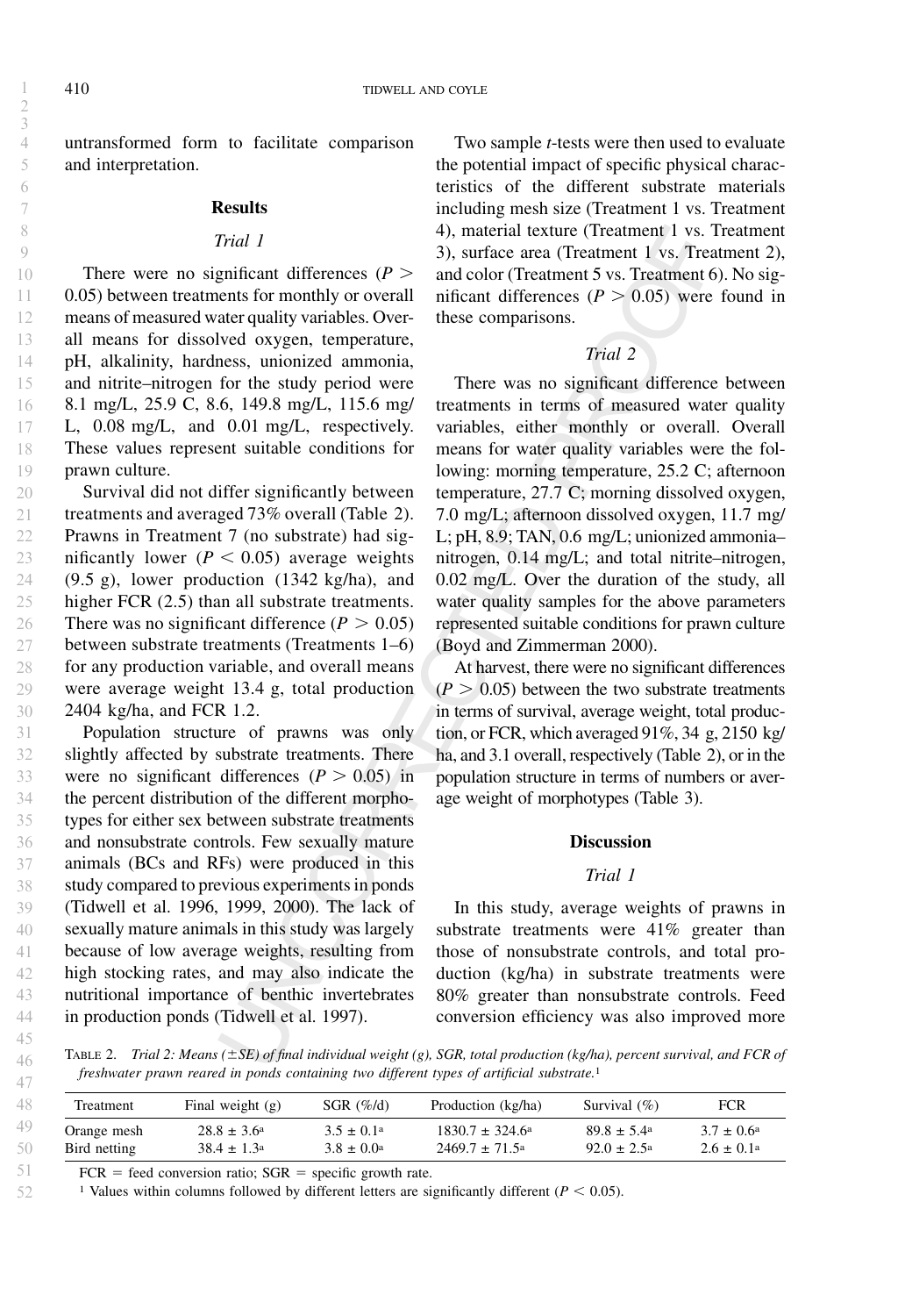TABLE 3. Trial 2: Means ( $\pm$ SE) of percent distribution of sex (%) and average weights (g) of each male (BC, OC, and SM) and female (RF and VF) morphotype at harvest for freshwater prawns reared in ponds containing two different types of artificial substrate.1

| Treatment    | BC                          | ОC                     | <b>SM</b>              | RF                     | VF                          |
|--------------|-----------------------------|------------------------|------------------------|------------------------|-----------------------------|
|              |                             |                        | Sex $(\%)$             |                        |                             |
| Orange mesh  | $6.0 \pm 2.7^{\circ}$       | $76.0 \pm 3.2^{\circ}$ | $12.0 \pm 5.0^{\circ}$ | $39.6 \pm 9.4^{\circ}$ | $60.4 \pm 9.4$ <sup>a</sup> |
| Bird netting | $11.0 \pm 2.3^{\circ}$      | $69.4 \pm 4.2^{\circ}$ | $19.6 \pm 4.9^{\circ}$ | $60.8 \pm 6.0^{\circ}$ | $39.2 \pm 6.0^{\circ}$      |
|              |                             |                        | % Average weight (g)   |                        |                             |
| Orange mesh  | 53.1 $\pm$ 3.6 <sup>a</sup> | $39.8 \pm 0.8^{\circ}$ | $11.1 \pm 0.9^{\circ}$ | $33.9 \pm 1.6^{\circ}$ | $27.9 \pm 1.5^{\circ}$      |
| Bird netting | $48.4 \pm 1.8^{\rm a}$      | $38.3 \pm 1.6^{\circ}$ | $11.2 \pm 1.6^{\circ}$ | $32.8 \pm 1.1^{\circ}$ | $26.0 \pm 0.4^{\circ}$      |

 $BC = Blue$  claw;  $OC = orange$  claw;  $RF = reproductive$  female;  $SM = small$  male;  $VF = virgin$  female.

<sup>1</sup> Values within columns within data type followed by different superscripts are significantly different ( $P \le 0.05$ ).

than 100% in prawns in substrate treatments compared to controls.

A relatively high stocking density (123,000/ ha) was intentionally used in this study and likely explains the relatively low average weights of prawns at harvest. This protocol was intended to amplify the potential effects of the different substrate materials. Tidwell et al. (1999) reported that added substrate improved feed conversion efficiency and suggested that this may be as a result of increased surface area for periphyton production and increased availability of natural food. Data in this study do not appear to support this hypothesis. There was no improvement in prawn production or feed conversion efficiencies, as surface area was increased (Treatment 2 had the same mesh size but a threefold increase in surface area compared to Treatment 1). Reductions in antagonistic interactions between prawns have been shown to reduce stress, improve growth, and thereby improve feed conversion efficiency (Karplus et al. 1992). From these data, it appears that the primary benefit of substrate is to provide the prawns the ability to physically separate themselves from each other, thus reducing prawn–prawn interaction and stress.

Because these data indicate that physical characteristics of the substrate materials have little impact, cost then becomes a primary consideration. The costs (in US dollars) associated with supplying a prawn production pond with 100% inclusion of artificial substrate can be significant. For the commonly used orange construction fence (Trial 1, Treatment 6), costs would be approximately \$5600/ha, whereas the least expensive material (Trail 1, Treatment

1) would cost only \$1800/ha. This would represent a 68% reduction in substrate costs. Trial 2 then compared these substrate materials under practical pond conditions.

# Trial 2

Production differences between the two substrate types were not statistically significant  $(P > 0.05)$ . However, the ponds using the less expensive monofilament material actually produced numerically superior results for all production parameters (Table 2). The lack of statistical significance appears to be because of high within-treatment variation in the control treatment, the reason for which is unknown.

There also appeared to be a shift toward sexually mature female morphotypes in the monofilament treatment (Table 3). Tidwell et al. (2000) reported that the number of females achieving reproductive status increased as the amount of available substrate increased, also suggesting that the monofilament material may actually perform slightly better. Overall, the distribution in population structure and average weights of individual morphotypes compare similarly with previous experiments at this laboratory (Tidwell et al. 1996, 1999, 2004).

The results of Trial 2 appear to confirm the results of Trial 1, which indicate that substrates differing in material texture, mesh size, and color perform similarly. Because of the dramatic cost reduction of using the lightweight bird netting, its use would appear economically advantageous. However, the functional lifespan of these substrate materials has not yet been evaluated. While the type of substrate did not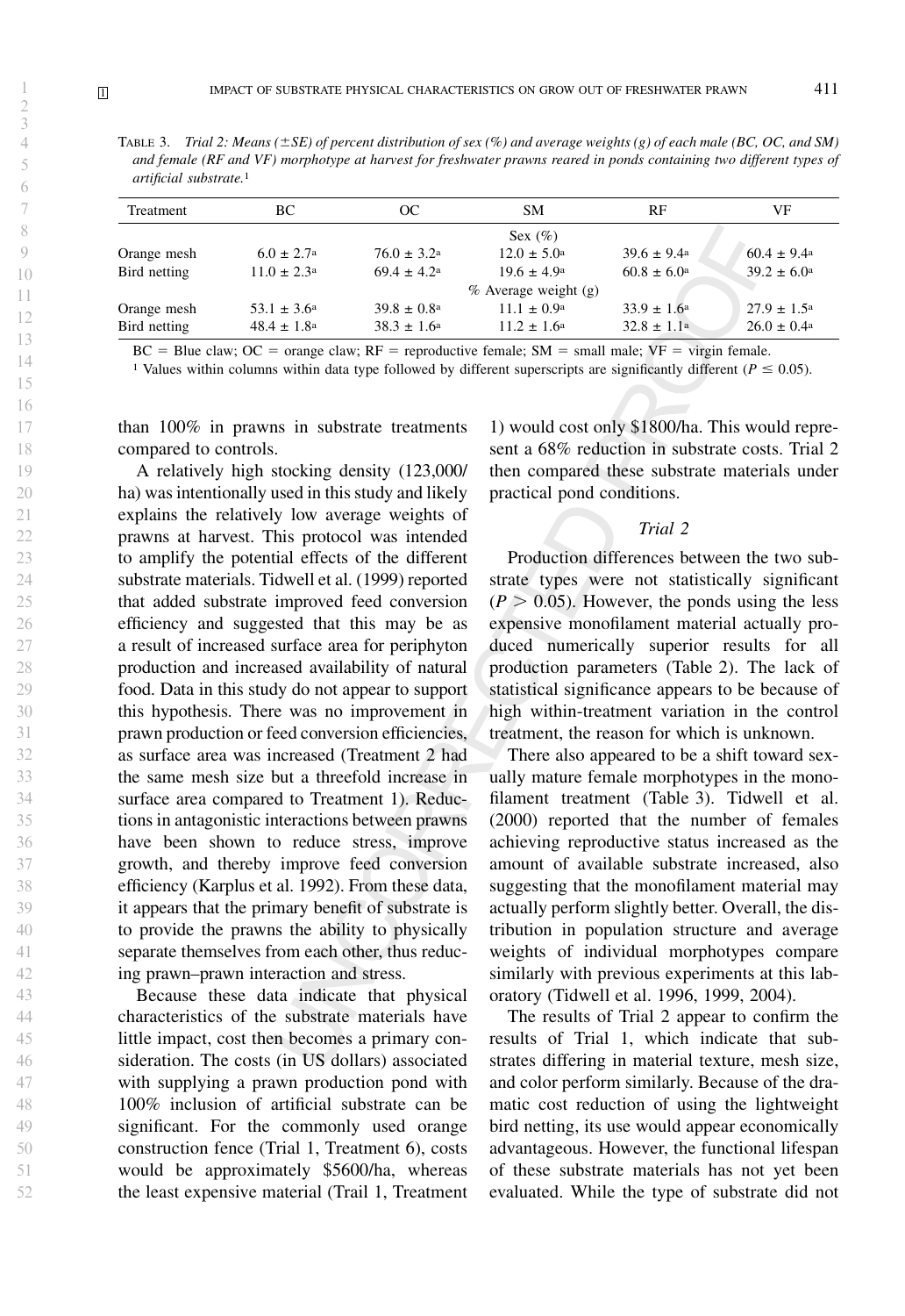have a strong impact, the presence of substrate of any type did dramatically improve total production and average weight. Further research should focus on the application, practicality, and durability of different substrate materials under commercial pond production conditions.

## Acknowledgments

We thank Daniel Yancey and Robert Janes for  $13 \underline{4}$  daily care of the culture systems. This research was partially funded by a grant from the United States Department of Agriculture/CREES to Kentucky State University (KSU) under agreement KYX-80-91-04A. Additional support was provided by Kentucky's Regional University Trust Fund to the Aquaculture Program as KSU Program of Distinction.

# Literature Cited

- Boyd, C. and S. Zimmerman. 2000. Grow-out systems water quality and soil management. Pages 221–236 in M. B. New and W. C. Valenti, editors. Freshwater prawn culture: the farming of Macrobrachium rosenbergii. Blackwell Science, Inc., Malden, Massachusetts, USA.
- Busch, R. L. 1985. Channel catfish culture in ponds. Pages 13–84 in C. S. Tucker, editor. Channel catfish culture. Elsevier Science Publishers B.V., Amsterdam, The Netherlands.
	- Cohen, D., Z. Ra'anan, and T. Brody. 1981. Population profile development and morphotypic differentiation in the giant freshwater prawn Macrobrachium rosenbergii. Journal of World Mariculture Society 12:213–234.
	- Cohen, D., Z. Ra'anan, U. Rappaport, and Y. Arieli. 1983. The production of freshwater prawn Macrobrachium rosenbergii in Israel: improved conditions for intensive monoculture. Bamidgeh 35:31–37.
- Coyle, S. D., J. H. Tidwell, A. VanArnum, and L. A. Bright. 2003. A comparison of two feeding technologies in freshwater prawns, Macrobrachium rosenbergii, raised at high biomass densities in temperate 5 ponds. Journal of Applied Aquaculture 14(2):125–135.
- D'Abramo, L. R., J. M. Heinen, H. R. Robinette, and J. S. Collins. 1989. Production of the freshwater prawn Macrobrachium rosenbergii stocked as juveniles at different densities in temperate zone ponds. Journal of the World Aquaculture Society 20:81–89.
- D'Abramo, L. R., W. H. Daniels, M. W. Fondren, and M. W. Brunson. 1995. Management practices for culture of freshwater prawn Macrobrachium rosenbergii in temperate climates. Bulletin 1030. Mississippi Agricultural Forestry Experimental Station, Mississippi State University, Mississippi, USA. 50 6
	- Daniels, W. H., L. R. D'Abramo, M. W. Fondren, and M. D. Durant. 1995. Effects of stocking density and feed

on pond production characteristics and revenue of harvested freshwater prawns Macrobrachium rosenbergii stocked as size-graded juveniles. Journal of the World Aquaculture Society 26:38–47.

- Eble, A. F., M. C. Evans, N. Deblois, and N. E. Stople. 1977. Maintenance of broodstock, larval rearing techniques used to grow Macrobrachium rosenbergii in waste-heat discharge water of and electrical generating station in New Jersey (USA). Actes Colloque C.N.E.X.O. 4:233.
- Huchette, M. H., M. C. M. Beveridge, D. J. Baird, and M. Ireland. 2000. The impacts of grazing by tilapias (Oreochromis niloticus L.) on periphyton communities growing on artificial substrate in cages. Aquaculture 186:45–60.
- Karplus, I., G. Hulata, and S. Zafrir. 1992. Social control of growth in Macrobrachium rosenbergii. IV. The mechanism of growth suppression in runts. Aquaculture 106:275–283.
- Keshavanath, P., B. Gangadhar, T. J. Ramesh, J. M. Van Rooij, M. C. M. Beveridge, D. J. Baird, M. C. J. Verdegem, and A. A. Van Dam. 2001. Use of artificial substrates to enhance production of freshwater herbivorous fish in pond culture. Aquaculture Research 32: 189–197.
- Lim, C. and A. Persyn. 1989. Practical feeding-penaeid shrimps. Pages 205–222 in T. Lovell, editor. Nutrition and feeding of fish. Van Nostand Reinhold, New York, New York, USA.
- Mariappan, P. and C. Balasundaram. 2004. Effect of shelters, densities, and weight groups on survival, growth and limb loss in the freshwater prawn, Macrobrachium nobilii. Journal of Applied Aquaculture 15  $(3/4):51-62.$  7
- Sandifer, P. A. and T. I. J. Smith. 1977. Intensive rearing of postlarval Malaysian prawns (Macrobrachium rosenbergii) in a closed cycle nursery system. Proceedings of the World Mariculture Society 8:225–235.
- Tidwell, J. H. and D. Bratvold. 2005. Utility of add substrates in shrimp culture. Pages 247–268 in M. E. Azim, M. C. J. Verdegem, A. A. van Dam, and M. C. M. Beveridge, editors. Periphyton – ecology, exploitation, and management. CABI Publishing, Cambridge Massachusetts, USA.
- Tidwell, J. H. and L. R. D'Abramo. 2000. Grow-out systems – culture in temperate zones. Pages 177–186 in M. B. New and W. C. Valenti, editors. Freshwater prawn culture: the farming of Macrobrachium rosenbergii. Blackwell Science, Inc., Malden, Massachusetts, USA.
- Tidwell, J. H., L. R. D'Abramo, C. D. Webster, S. D. Coyle, and W. H. Daniels. 1996. A standardized comparison of semi-intensive pond culture of freshwater prawns Macrobrachium rosenbergii at different latitudes: production increases associated with lower water temperatures. Aquaculture 141:145–158.
- Tidwell, J. H., S. D. Coyle, C. D. Webster, J. D. Sedlacek, P. A. Weston, W. L. Knight, S. J. Hill, L. R.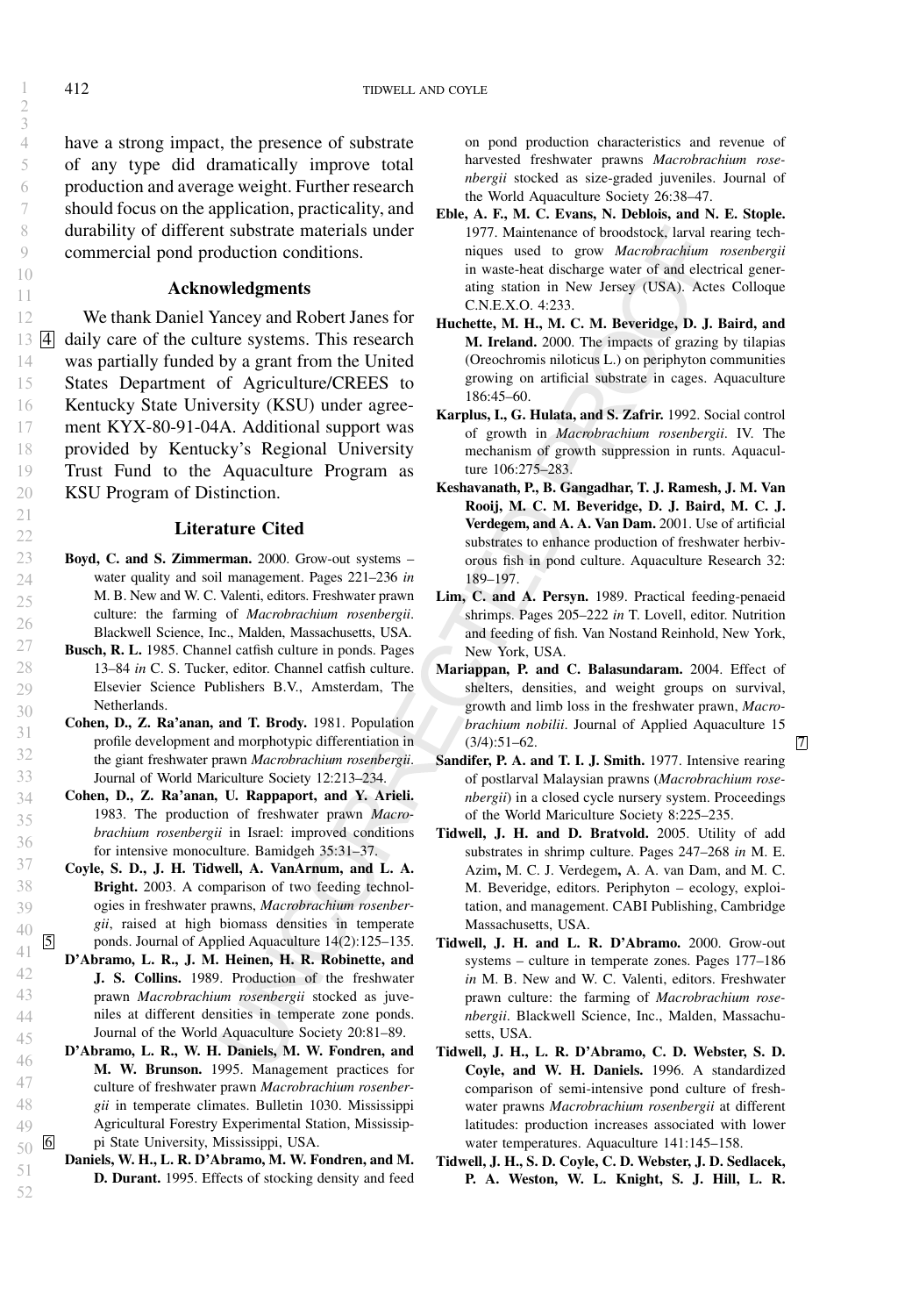D'Abramo, W. H. Daniels, and M. J. Fuller. 1997. Relative prawn production and benthic macroinvertebrate densities in unfed, organically fertilized, and fed pond systems. Aquaculture 149:227–242.

- Tidwell, J. H., S. D. Coyle, C. R. Weibel, and J. Evans. 1999. Effects and interactions of stocking density and added substrate on production and population structure of freshwater prawns (Macrobrachium rosenbergii). Journal of the World Aquaculture Society 30:174–179.
- Tidwell, J. H., S. D. Coyle, A. VanArnum, and C. Weibel. 2000. Production response to increasing amounts of artificial substrate. Journal of the World Aquaculture Society 31:452–457.
- Tidwell, J. H., S. D. Coyle, and S. Dasgupta. 2004. Effects of stocking different fractions of size graded juvenile prawns on production and population structure during a temperature-limited growout period. Aquaculture 231:123–134.
- Yasharian, D. K., S. Coyle, J. Tidwell, and W. E. Stilwell III. 2005. The effect of tank coloration on survival, metamorphosis rate, growth, and time to reach the post-larvae stage in freshwater prawn Macrobrachium rosenbergii. Aquaculture Research 36(3): 278–283.
- Zar, J. H. 1999. Biostatistical analysis, 4th edition. Prentice Hall, Upper Saddle River, New Jersey, USA.